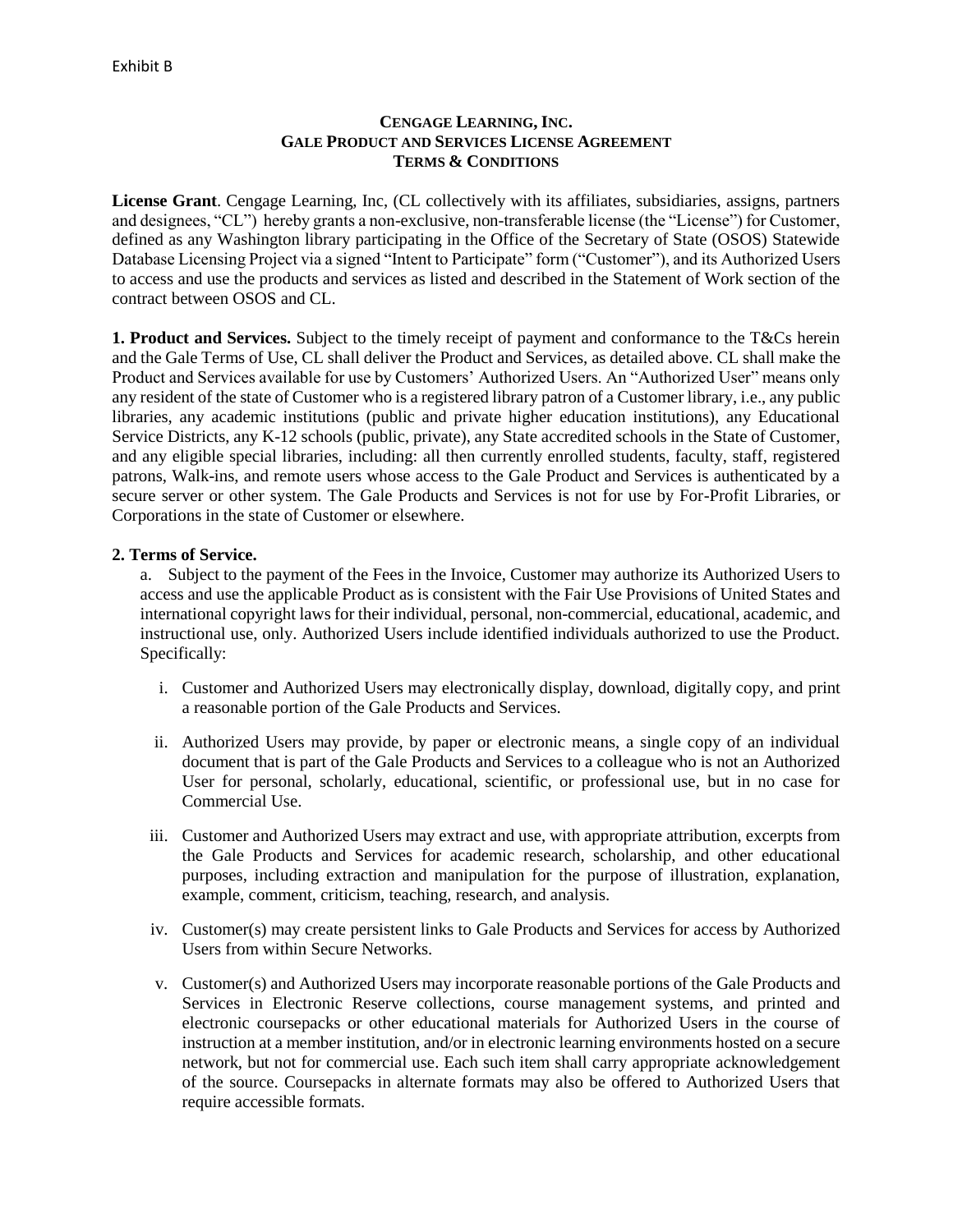vi. The Customer may use the products and services for supplying interlibrary loan requests without the prior written consent of CL and (if applicable) its third party licensor(s). Using electronic, paper, or intermediated means, Customer at its discretion may fulfill occasional requests from other institutions, a practice commonly called Interlibrary Loan. Customer agrees to fulfill such requests in compliance with Section 108 of the United States Copyright Law (17 USC §108, "Limitations on exclusive rights: Reproduction by libraries and archives") and the Guidelines for the Proviso of Subsection 108(g)(2) prepared by the National Commission on New Technological Uses of Copyrighted Works..

b. Customer is not liable for unauthorized use of the product as long as reasonable efforts have been made to authenticate users, and to inform them of the terms of use.

c. Customer shall take all reasonable precautions necessary to safeguard against unauthorized access and use of the Product. Individual Authorized User utilization of the Product shall be subject to Gale's Terms of Use and Privacy Policy then in effect. In the event of conflict between Gale's Terms of Use and this Agreement, the terms of this Agreement shall prevail.

d. If either party is aware of any unauthorized use, both parties will cooperate to address unauthorized use and/or access.

e. For the avoidance of doubt, Authorized Users are not a party to this Agreement.

f. CL may with, or without notice, add features to the Product, or change or remove features of the Product, at any time. CL is permitted to withdraw from the Gale Products and Services any item or part of an item for which it no longer retains the right to publish, or which it has reasonable grounds to believe infringes copyright or is defamatory, obscene, unlawful, or otherwise objectionable. CL shall give written notice to Customer of such withdrawal within thirty (30) days of such withdrawal. If the material withdrawn represents more than ten per cent (10%) of the database or if the material withdrawn represents a removal of titles the Customer considers critical, CL shall credit to Customer that part of the fee that is in proportion to the amount of material withdrawn and the remaining un-expired portion of the subscription period.

g. CL will use reasonable commercial efforts to ensure that the Product is available on a monthly basis not less than 98.0% of the time, exclusive of scheduled outages, maintenance, and downtime that is outside of CL's reasonable control. As Customer's sole remedy for CL's failure to meet the monthly uptime requirement, at Customer's request, CL may provide a refund of the Fee pro-rated for the month where service was interrupted, in CL's sole discretion.

h. CL may suspend Customer's and/or any Authorized User's access to the Product without liability if: (i) CL reasonably believes that the Product is being used in violation of this Agreement; (ii) Customer fails to cooperate with CL's reasonable investigation of a suspected violation of this Agreement; (iii) there is an attack on the Product or it is accessed or manipulated by a third party in violation of this Agreement; (iv) CL is required by law, or a regulatory or government body to suspend access to the Product; or (v) there is another event for which CL reasonably believes that the suspension of access to the Product is necessary to protect the Product or CL's other customers from imminent and significant operational, legal, or security risk. CL will give Customer advance notice of a suspension under this Section of at least thirty-six (36) hours unless CL determines in its reasonable commercial judgment that a suspension on shorter or contemporaneous notice is necessary to protect the Product or CL's other customers from imminent and significant operational, legal, or security risk. CL will not suspend access to the Product if the grounds on which the suspension are based are cured during the forgoing notice period. Such suspensions will be of the shortest duration sufficient to terminate and block unauthorized activity.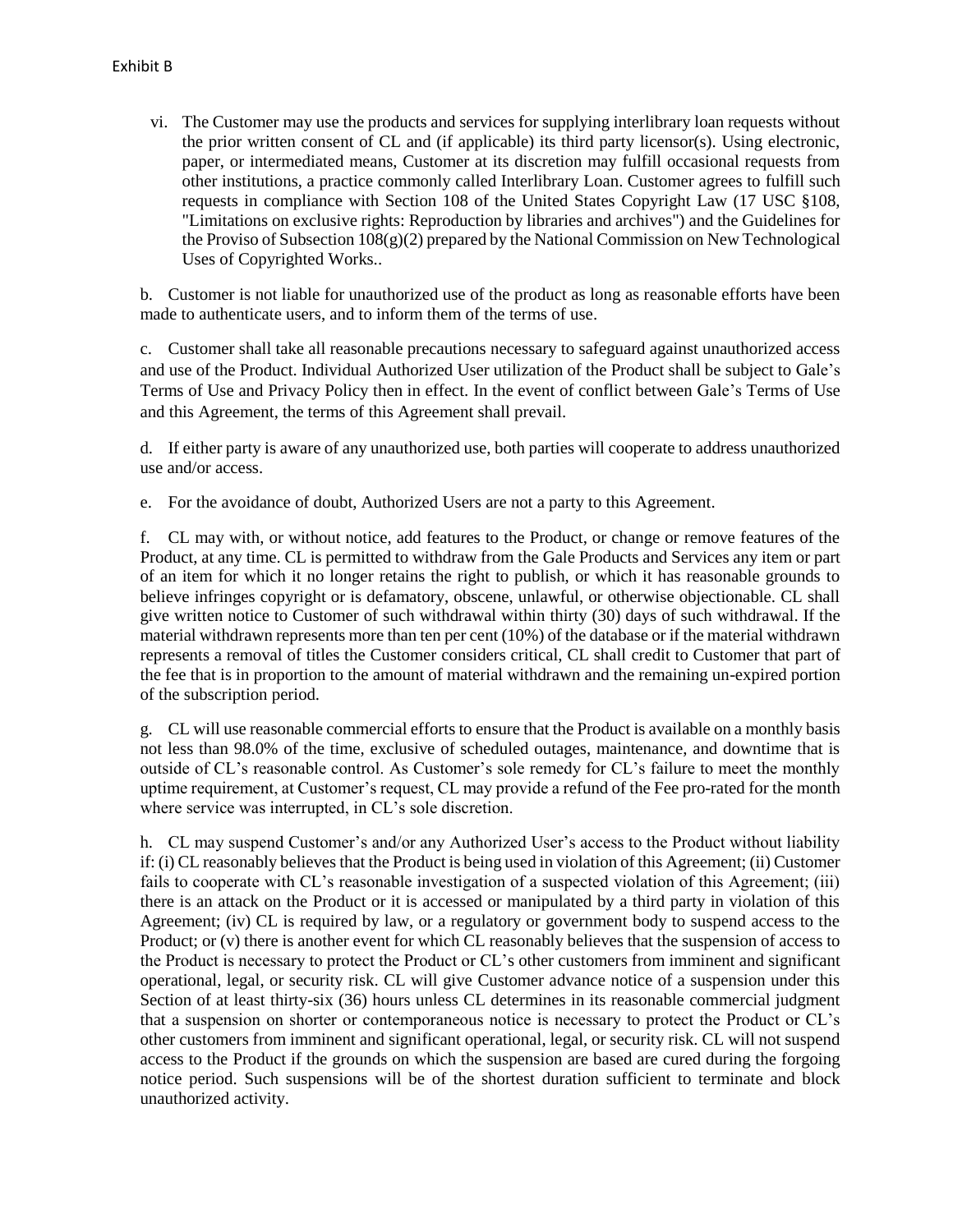**3. Intellectual Property.** CL has the proprietary rights in and to the Product and Services and CL owns all, right, title, and interest thereto, including all intellectual property rights associated therewith, throughout the world. Customer shall not, by virtue of this Agreement or by virtue of its access to the Product obtain any proprietary rights in or to the Product or Services. Customer shall not use or transmit the Product or Services in any manner except as specifically authorized herein.

**4. Warranties & Indemnities.** Customer represents and warrants that: (i) Customer has full power and authority to enter into this Agreement and to grant the rights granted hereunder; and (ii) Customer shall not use the Product or Services in any manner except as expressly authorized in this Agreement. CL warrants that the use of the Gale Products and Services as permitted by this Agreement does not infringe upon the intellectual property rights of any person or organization. Each party to this agreement shall be responsible for its own acts and/or omissions and those of its officers, employees and agents. No party to this agreement shall be responsible for the acts and/or omissions of entities or individuals not a party to this agreement.

**5. Term and Termination.** This Agreement shall commence as of the date specified in the Agreement and shall continue in full force and effect for the duration of the Term and may be renewed according to the terms specified in the Contract. Customer may terminate this Agreement and notify CL of non-renewal with at least 90 days' written notice prior to the expiration of the then current Term or Renewal Term.

**6. Payments and Fees.** In consideration of the Product and Services provided by CL to Customer, Customer agrees to pay the Fee provided on the Invoice, plus any applicable shipping and handling fees, service fees, and applicable taxes. Customer shall remit payment within thirty (30) days of receipt of the Invoice. Purchases are nonrefundable and cannot be exchanged. If Customer fails to make payment, CL may, without prejudice to its other rights and remedies (1) charge interest on any unpaid amounts on a daily basis from the original due date at the rate of the lesser of 1.5% per month or the maximum amount permissible by law (2) suspend or terminate Customer's (and Customer's Authorized Users') use and/or access to the Product or both (1) and (2). Customer shall reimburse CL for all reasonable expenses CL incurs in collecting past due amounts, including wire transfer fees, collection agency fees, reasonable attorneys' fees, and court costs. CL may charge a fee for reinstatement of suspended or terminated service.

**7. Limited Liability.** Neither CL nor its suppliers, nor their respective directors, employees, officers, or representatives will be liable for any damages of any kind arising from the use of or inability to use the Product and Services, including but not limited to, any direct, indirect, incidental, special, consequential, exemplary, or punitive damages, or any lost profits, lost data, or loss of revenue. Without limiting the foregoing, CL's total liability will at all times be limited to the Fees paid by Customer for use of the Product and Services at issue during the immediately preceding twelve (12) month period.

**8. Assignment.** This Agreement shall be binding upon and inure to the benefit of the parties hereto and their heirs, and legal representatives and permitted successors and assigns, provided that the Customer may not assign this Agreement.

**9. Confidentiality**. The Customer shall not reveal to any person or business, confidential or proprietary information or material gained as a result of performing its obligations herein, except as may be required by any court of competent jurisdiction, governmental agency, law or regulation (in such event, the Customer shall notify CL before disclosing this Agreement). Notwithstanding the foregoing, the terms and conditions of this Agreement may be revealed by Customer as part of the normal reporting or review procedure to the Customer's accountants, auditors and legal counsel, provided such accountants, auditors, and legal counsel agree to keep such information confidential. Notwithstanding the foregoing, Customer and participating libraries cannot be required to agree to non-disclosure of licensing terms or prices.